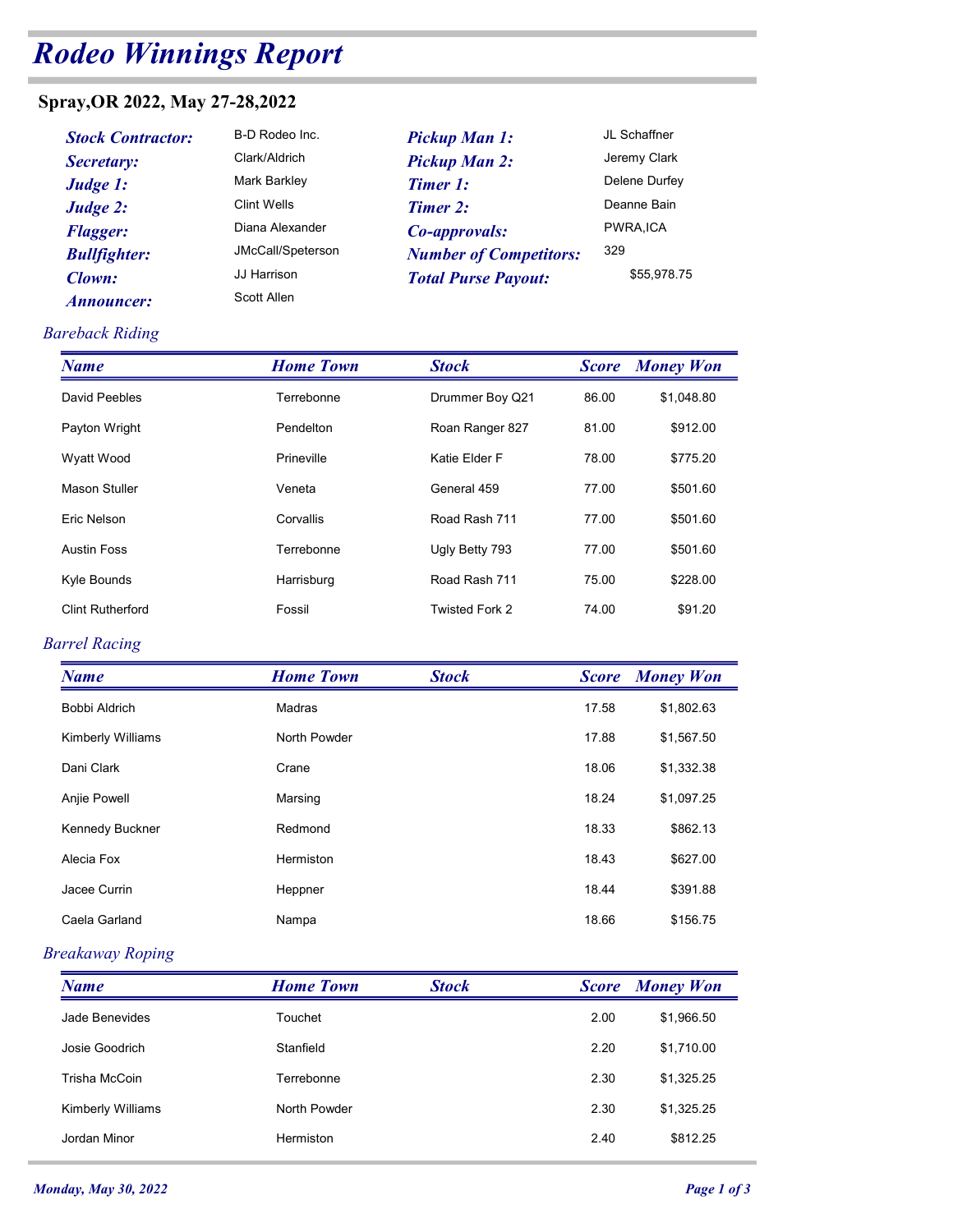| Dawson Branton       | Jefferson        | $7$ ombie 870 | 74.00 | \$152000               |
|----------------------|------------------|---------------|-------|------------------------|
| <b>Name</b>          | <b>Home Town</b> | <b>Stock</b>  |       | <b>Score</b> Money Won |
| ull Riding           |                  |               |       |                        |
| Paige Portenier      | Caldwell         |               | 2.70  | \$171.00               |
| Katie Jo McFarlane   | Wilder           |               | 2.50  | \$427.50               |
| <b>Makenly Davis</b> | Pendelton        |               | 2.40  | \$812.25               |
|                      |                  |               |       |                        |
|                      |                  |               |       |                        |
|                      |                  |               |       |                        |
|                      |                  |               |       |                        |
|                      |                  |               |       |                        |
|                      |                  |               |       |                        |
|                      |                  |               |       |                        |
|                      |                  |               |       |                        |
|                      |                  |               |       |                        |
|                      |                  |               |       |                        |
|                      |                  |               |       |                        |

## Bull Riding

| <b>Makenly Davis</b>    | Pendelton        |                 | 2.40         | \$812.25               |
|-------------------------|------------------|-----------------|--------------|------------------------|
| Katie Jo McFarlane      | Wilder           |                 | 2.50         | \$427.50               |
| Paige Portenier         | Caldwell         |                 | 2.70         | \$171.00               |
| ull Riding              |                  |                 |              |                        |
| <b>Name</b>             | <b>Home Town</b> | <b>Stock</b>    |              | <b>Score Money Won</b> |
| Dawson Branton          | Jefferson        | Zombie 870      | 74.00        | \$1,520.00             |
| <b>Colton Dougherty</b> | Powell Butte     | Yellowstone 702 | 74.00        | \$1,520.00             |
|                         |                  |                 |              |                        |
| Sid Britt               | Hermiston        | Tomahawk 29     | 70.00        | \$760.00               |
| addle Bronc Riding      |                  |                 |              |                        |
| <b>Name</b>             | <b>Home Town</b> | <b>Stock</b>    | <b>Score</b> | <b>Money Won</b>       |
| Matt Shannon            | Prineville       | Wagon Master 54 | 75.00        | \$1,748.00             |
| Jake Clark              | Crane            | Gun Slinger 231 | 74.00        | \$1,520.00             |

#### Saddle Bronc Riding

| <b>Makenly Davis</b>    | Pendelton           |                    | 2.40         | \$812.25               |
|-------------------------|---------------------|--------------------|--------------|------------------------|
| Katie Jo McFarlane      | Wilder              |                    | 2.50         | \$427.50               |
| Paige Portenier         | Caldwell            |                    | 2.70         | \$171.00               |
| ull Riding              |                     |                    |              |                        |
| <b>Name</b>             | <b>Home Town</b>    | <b>Stock</b>       |              | <b>Score</b> Money Won |
| Dawson Branton          | Jefferson           | Zombie 870         | 74.00        | \$1,520.00             |
| <b>Colton Dougherty</b> | <b>Powell Butte</b> | Yellowstone 702    | 74.00        | \$1,520.00             |
| Sid Britt               | Hermiston           | Tomahawk 29        | 70.00        | \$760.00               |
| addle Bronc Riding      |                     |                    |              |                        |
| <b>Name</b>             | <b>Home Town</b>    | <b>Stock</b>       | <b>Score</b> | <b>Money Won</b>       |
| Matt Shannon            | Prineville          | Wagon Master 54    | 75.00        | \$1,748.00             |
| Jake Clark              | Crane               | Gun Slinger 231    | 74.00        | \$1,520.00             |
| Jack Bentz              | <b>Burns</b>        | Mamba 311          | 73.50        | \$1,292.00             |
| <b>Tim Ditrich</b>      | Athol               | Mule Shoe X171     | 72.00        | \$722.00               |
| Luke McKay              | Juntura             | Widow Maker 119    | 72.00        | \$722.00               |
| Ryan Verling            | Stanfield           | Open Range 981     | 72.00        | \$722.00               |
| Mason Stuller           | Veneta              | Spring Fever 252   | 72.00        | \$722.00               |
| Sam Harper              | Paradise Valley     | Barbara Jean 909   | 71.00        | \$76.00                |
| Martin Joyce            | Juntura             | Feather Dancer 923 | 71.00        | \$76.00                |
| teer Wrestling          |                     |                    |              |                        |
| <b>Name</b>             | <b>Home Town</b>    | <b>Stock</b>       |              | <b>Score</b> Money Won |
| Jayce Garthwaite        | Powell Butte        |                    | 4.70         | \$970.19               |
| <b>Bryce Harrison</b>   | Condon              |                    | 4.70         | \$970.19               |
| <b>BoDee Foster</b>     | Hermiston           |                    | 7.70         | \$767.12               |
| <b>Travis Thompson</b>  | Vancouver           |                    | 8.30         | \$631.75               |
| Beau Lewis              | Dufur               |                    | 10.80        | \$496.38               |
| Cord Gomes              | Antelope            |                    | 12.40        | \$361.00               |

## Steer Wrestling

| Jake Clark                | Crane             | Gun Slinger 231    | 74.00        | \$1,520.00             |
|---------------------------|-------------------|--------------------|--------------|------------------------|
| Jack Bentz                | <b>Burns</b>      | Mamba 311          | 73.50        | \$1,292.00             |
| <b>Tim Ditrich</b>        | Athol             | Mule Shoe X171     | 72.00        | \$722.00               |
| Luke McKay                | Juntura           | Widow Maker 119    | 72.00        | \$722.00               |
| Ryan Verling              | Stanfield         | Open Range 981     | 72.00        | \$722.00               |
| Mason Stuller             | Veneta            | Spring Fever 252   | 72.00        | \$722.00               |
| Sam Harper                | Paradise Valley   | Barbara Jean 909   | 71.00        | \$76.00                |
| Martin Joyce              | Juntura           | Feather Dancer 923 | 71.00        | \$76.00                |
| teer Wrestling            |                   |                    |              |                        |
| <b>Name</b>               | <b>Home Town</b>  | <b>Stock</b>       | <b>Score</b> | <b>Money Won</b>       |
| Jayce Garthwaite          | Powell Butte      |                    | 4.70         | \$970.19               |
| <b>Bryce Harrison</b>     | Condon            |                    | 4.70         | \$970.19               |
| <b>BoDee Foster</b>       | Hermiston         |                    | 7.70         | \$767.12               |
| <b>Travis Thompson</b>    | Vancouver         |                    | 8.30         | \$631.75               |
| Beau Lewis                | Dufur             |                    | 10.80        | \$496.38               |
| Cord Gomes                | Antelope          |                    | 12.40        | \$361.00               |
| Coy Aldrich               | Madras            |                    | 21.00        | \$225.63               |
| Chase Joyce               | <b>Burns</b>      |                    | 21.60        | \$90.25                |
| Team Roping Header        |                   |                    |              |                        |
| <b>Name</b>               | <b>Home Town</b>  | <b>Stock</b>       |              | <b>Score</b> Money Won |
| Jordan Tye                | Canby             |                    | 5.40         | \$1,474.88             |
| Shane Erickson            | Winnemucca        |                    | 5.50         | \$1,186.32             |
| T C Hammack               | <b>Burns</b>      |                    | 5.50         | \$1,186.32             |
| Dale Benevides            | Touchet           |                    | 5.60         | \$897.75               |
| Duncan Mackenzie          | <b>Baker City</b> |                    | 5.80         | \$705.38               |
|                           |                   |                    |              |                        |
| <b>nday, May 30, 2022</b> |                   |                    |              | Page 2 of 3            |
|                           |                   |                    |              |                        |

#### Team Roping Header

| Beau Lewis<br>Dufur<br>10.80<br>\$496.38<br>Cord Gomes<br>12.40<br>\$361.00<br>Antelope<br>Coy Aldrich<br>21.00<br>\$225.63<br>Madras |
|---------------------------------------------------------------------------------------------------------------------------------------|
|                                                                                                                                       |
|                                                                                                                                       |
|                                                                                                                                       |
| 21.60<br><b>Burns</b><br>\$90.25<br>Chase Joyce                                                                                       |
| <b>Team Roping Header</b>                                                                                                             |
| <b>Home Town</b><br><b>Score</b> Money Won<br><b>Stock</b><br><b>Name</b>                                                             |
| Jordan Tye<br>Canby<br>\$1,474.88<br>5.40                                                                                             |
| Shane Erickson<br>5.50<br>Winnemucca<br>\$1,186.32                                                                                    |
| T C Hammack<br><b>Burns</b><br>\$1,186.32<br>5.50                                                                                     |
| Dale Benevides<br>Touchet<br>5.60<br>\$897.75                                                                                         |
| Duncan Mackenzie<br>5.80<br><b>Baker City</b><br>\$705.38                                                                             |
|                                                                                                                                       |
| Page 2 of 3<br><b>Monday, May 30, 2022</b>                                                                                            |
|                                                                                                                                       |